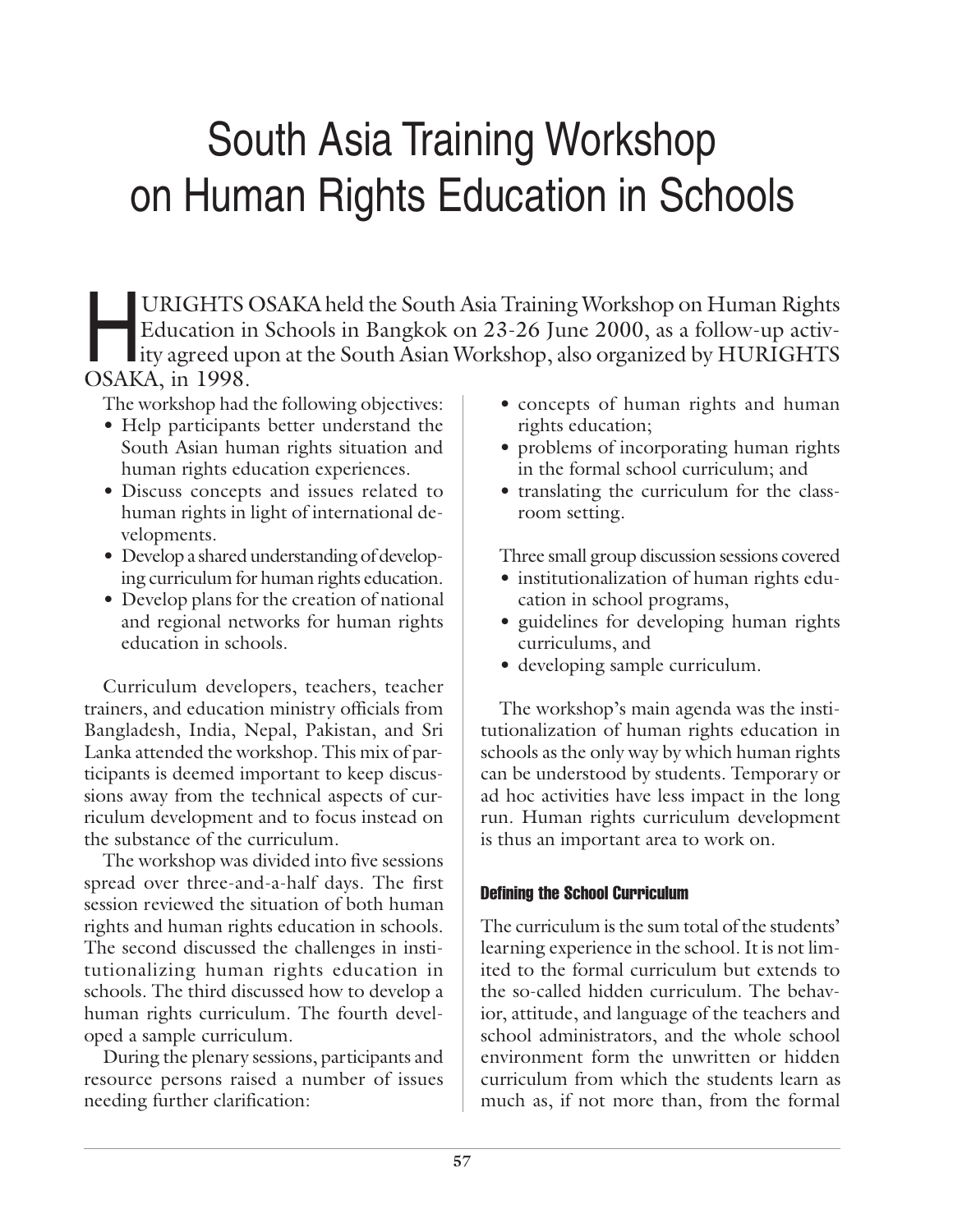curriculum. If human rights education, for example, deals with the idea of nondiscrimination, the teachers and school administrators should treat every student equally regardless of personal background or circumstances.

The understanding of human rights cannot be limited to a specific area of study or level of education. It must be a continuing process that covers the whole period of school education and not just a few years.

The two approaches in human rights education in schools—integration and separation—may be applied sequentially. The primary-level curriculum may adopt integration while the secondary level may have specific subjects on human rights. Primary-level students may have to learn values related to human rights rather than human rights concepts, which may be taught at the secondary level.

One way of integrating human rights into the curriculum is to teach subjects where human rights can be discussed, as shown by the experience of People's Watch Tamil Nadu.

There is a need for a pragmatic approach to institutionalizing human rights education.

Total education reform that can incorporate human rights education in the curriculum is not possible, at least in the short term. In the meantime, existing spaces in the current curriculum can be used for human rights education. Related curricular subjects can cover human rights without curriculum change. Extracurricular subjects can also be used as they have been by some groups in the region.

The role of culture was linked to the need to examine local cultures in promoting human rights. National or local programs complemented various intergovernmental, nongovernmental organization (NGO), and UN specialized-agency activities.

#### Institutionalizing Human Rights Education

The discussion on factors that support or inhibit the institutionalization of human rights education programs in schools is divided into two parts. The first deals with factors seen from the perspective of each country. The second deals with factors related to four themes policy, structure, culture, and networking.

| Country    | Inhibiting factors                                                                                                                                                                                                                                                                                | Supporting factors                                                                                                                                                                                                                         | Feasible measures                                                                                                                                                                                                                                                                          |
|------------|---------------------------------------------------------------------------------------------------------------------------------------------------------------------------------------------------------------------------------------------------------------------------------------------------|--------------------------------------------------------------------------------------------------------------------------------------------------------------------------------------------------------------------------------------------|--------------------------------------------------------------------------------------------------------------------------------------------------------------------------------------------------------------------------------------------------------------------------------------------|
| Bangladesh | Structural problems (slow and<br>$\bullet$<br>lengthy bureaucratic process)<br>Role of religious leaders; resis-<br>tance by fundamentalists<br>Social backwardness (patriarchal<br>family system)<br>Institutional incapability or<br>unwillingness<br>Economic restraints, natural<br>disasters | Governmental policy<br>People's motivation in general<br>$\bullet$<br>Role of intellectuals<br>$\bullet$<br>Progressive forces of society                                                                                                  | • Creating pressure on the bureau-<br>cracy through media and other<br>means<br>Balancing the religious leaders<br>through counterpropaganda<br>Removing backwardness through<br>literacy programs<br>Creating awareness through<br>motivational activities<br>• Solving economic problems |
| India      | National policy on education<br>State policy on education<br>Educational system<br>$\bullet$<br>Curriculum development invol-<br>ving policymakers, curriculum<br>planners, textbook developers<br>Prevailing values<br>$\bullet$                                                                 | Support from various institutions<br>- National Human Rights<br><b>Commission, University Grants</b><br>Commission, National Council<br>on Educational Research and<br>Training, National Council on<br><b>Teacher Education, National</b> | Creating linkages between the<br>Ministry of Human Resource<br>Development and other national<br>and State-level organizations and<br>institutions<br>• Sensitizing policymakers by<br>advocacy<br>(Continued on next page)                                                                |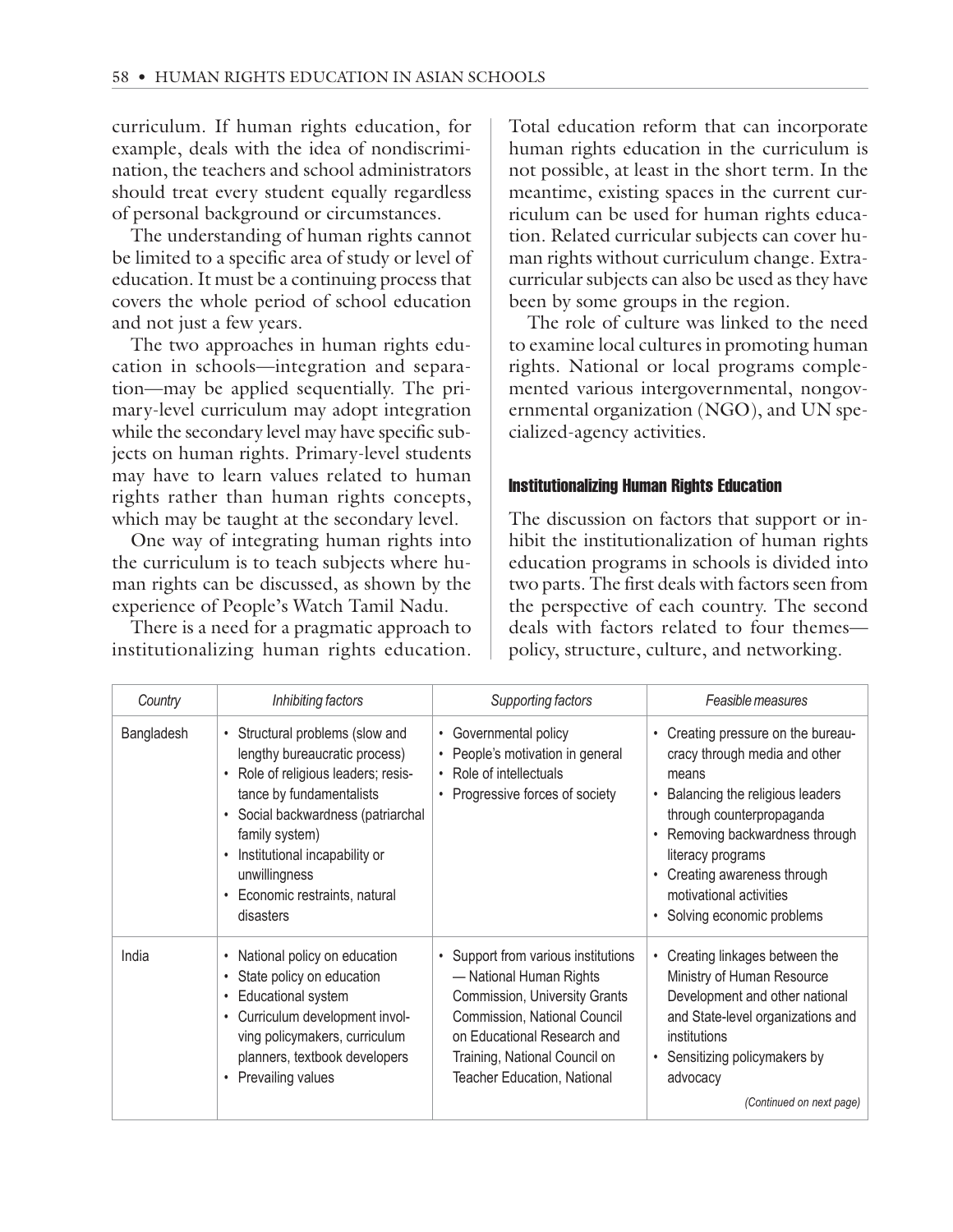| Country   | Inhibiting factors                                                                                                                                                                                                                       | Supporting factors                                                                                                                                                                                                                                          | Feasible measures                                                                                                                                                                                                                                                                                                                                                                       |
|-----------|------------------------------------------------------------------------------------------------------------------------------------------------------------------------------------------------------------------------------------------|-------------------------------------------------------------------------------------------------------------------------------------------------------------------------------------------------------------------------------------------------------------|-----------------------------------------------------------------------------------------------------------------------------------------------------------------------------------------------------------------------------------------------------------------------------------------------------------------------------------------------------------------------------------------|
|           | • Supplementary resource<br>materials<br>• Attitude of teachers, parents,<br>and school administrators                                                                                                                                   | Institute of Educational Planning<br>and Administration, State Council<br>on Educational Research and<br>Training, District Institutes of<br><b>Educational Training</b><br>Involvement of NGOs<br>$\bullet$                                                | Empowering State human rights<br>commission<br>• Campaigning for respect for the<br>mandate of the Universal Declara-<br>tion of Human Rights<br>Introducing human rights educa-<br>tion in aided and private schools<br>Implementing awareness pro-<br>grams at the grass-roots level-<br>village education committee, block<br>resource center, cluster resource<br>center, panchayat |
| Nepal     | • Lack of resources<br>Culture<br>$\bullet$<br>• Attitude of political parties<br>· School headmasters' negative<br>attitudes                                                                                                            | Law and government<br>Constitution<br>$\bullet$<br>Democracy<br>$\bullet$<br>Human rights commission<br>٠<br>Law/school management<br>$\bullet$<br>committee                                                                                                | Providing funds and training<br>teachers for human rights<br>education<br>Implementing awareness programs<br>$\bullet$<br>Encouraging human rights<br>organizations<br>Giving control over human rights<br>education to the District Education<br>Office                                                                                                                                |
| Pakistan  | • Prevailing State system<br>• Cultural, traditional, and religious<br>factors<br>• Ineffective educational system<br>• Attitude of parents and teachers<br>• Attitude of the community at<br>large                                      | Necessity of change in middle/<br>lower-middle classes<br>• Urge for quality of life<br>International pressure through<br>Western organizations and<br><b>NGOs</b><br>Folk sensibility parallel to State<br>ideology                                        | • Short term<br>• Preparation of materials on<br>attitudes in support of human<br>rights education<br>• Long term<br>• Education reform<br>• Direct contact with people<br>through video/print materials<br>• Education for administrators of<br>the education system (de-<br>indoctrination)                                                                                           |
| Sri Lanka | • Insufficient support from school<br>authorities<br>• Inadequate understanding of<br>human rights by school staff<br>• Examination-oriented school<br>environment<br>• Gap between implemented<br>curriculum and attended<br>curriculum | Enthusiasm of devoted teachers<br>$\bullet$<br>• Willingness of staff members to<br>learn and share human rights<br>knowledge<br>• Willingness of parents to have<br>human rights program in school<br>Readiness of teachers to be<br>$\bullet$<br>flexible | Convincing the authorities of the<br>need for school policy on human<br>rights education<br>Conducting seminars (at staff<br>meetings, for example)<br>Introducing classroom-based<br>assessment<br>Revising and evaluating the<br>curriculum                                                                                                                                           |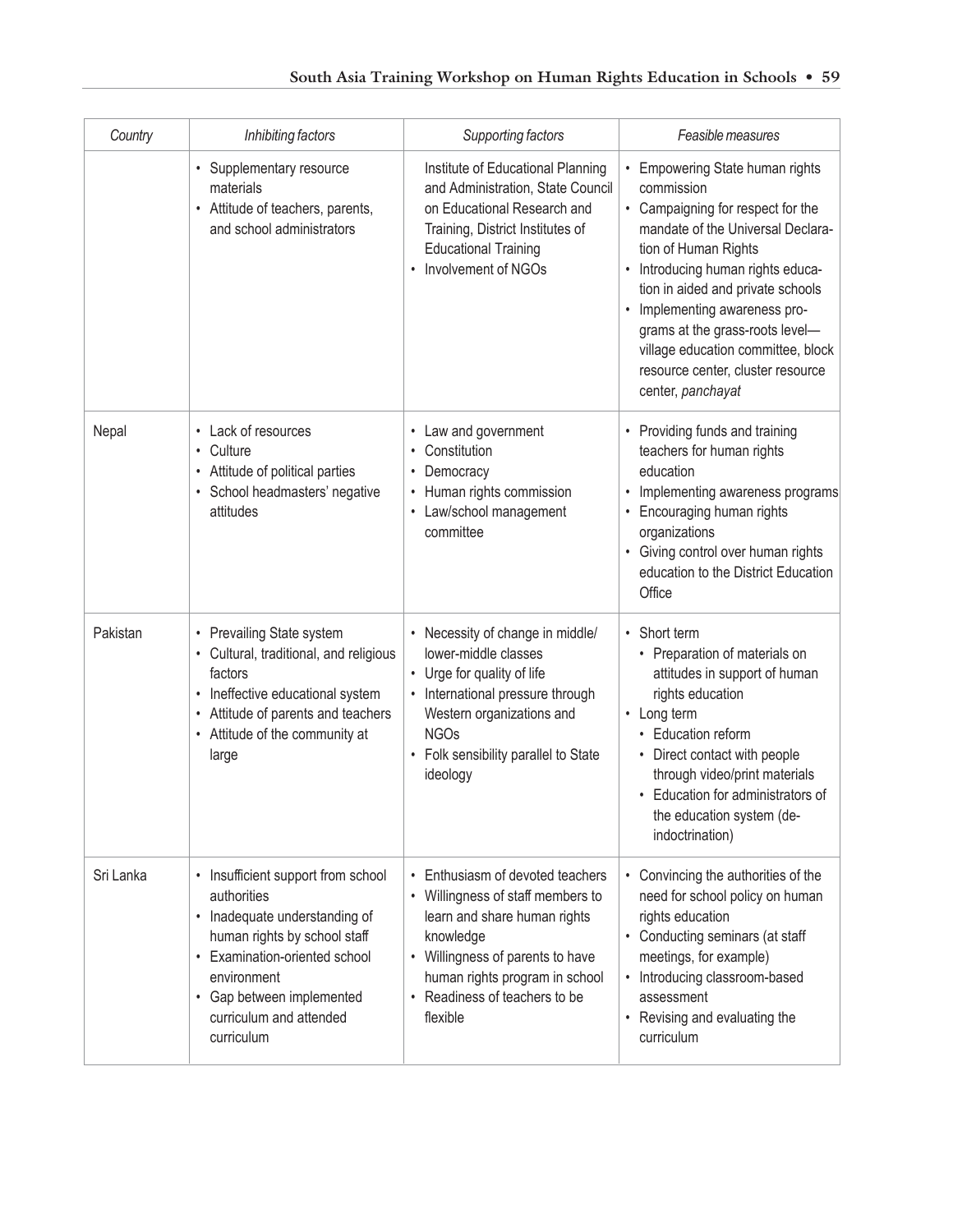#### 60 • HUMAN RIGHTS EDUCATION IN ASIAN SCHOOLS

| <b>Theme</b> | Inhibiting factors                                                                                                                                                                          | Supporting factors                                                                                                                                                                                                                                          | Feasible measures                                                                                                                                                                                                                                                        |
|--------------|---------------------------------------------------------------------------------------------------------------------------------------------------------------------------------------------|-------------------------------------------------------------------------------------------------------------------------------------------------------------------------------------------------------------------------------------------------------------|--------------------------------------------------------------------------------------------------------------------------------------------------------------------------------------------------------------------------------------------------------------------------|
| Culture      | • Discrimination against girls and<br>women<br>• Feudalism<br>• Patriarchy (with many manifes-<br>tations such as bias in favor of<br>boys)<br>• Caste system<br>• Religious fundamentalism | • Folklore, rich culture, cultural<br>pluralism<br>• Strong sense of community<br>Religious ethics, spirituality<br>Importance of education<br>Mass media<br>$\bullet$<br>Positive aspects of globalization<br>(facilitation of exchange of<br>information) | • Strengthening awareness of legal/<br>constitutional/human rights<br>• Recruiting support from pressure<br>groups<br>• Highlighting positive essence of<br>religions and their similarities with<br>each other<br>• Using mass media to spread<br>human rights concepts |
| Structure    | • Hierarchical and bureaucratic<br>system<br>• Inaccessibility of resources,<br>education, political power<br>• Language barrier<br>• Teaching methods, school<br>system<br>• Brain drain   | • Prevalence of democracy<br>Constitutionalism<br>$\bullet$<br>Spirit of freedom<br>$\bullet$<br>• Freedom of the press, speech<br>Strength of the educated<br>middle class                                                                                 | • Strengthening democratic values<br>(constitution)<br>• Using media, professionalization<br>• Getting support from the middle<br>class<br>• Preventing brain drain<br>• Implementing grass-roots-level<br>awareness and involvement<br>programs                         |
| Policy       | • Centralization<br>• Decentralization without coor-<br>dination<br>• Social and economic back-<br>wardness<br>• Political interference in<br>policymaking<br>• Lack of adequate networking | • Decentralization<br>• Availability of expertise at<br>national and State levels<br>• Availability of capacity through<br>technology                                                                                                                       | • Using a participatory approach<br>• Involving all interest groups                                                                                                                                                                                                      |
| Networking   | • Lack of adequate networking<br>• One-way networking                                                                                                                                       | • Availability of capacity through<br>technology<br>• Existence of structure; willing-<br>ness to work                                                                                                                                                      | • Networking within and outside<br>the education system<br>• Two-way coordination                                                                                                                                                                                        |

The feasible measures suggested in these reports reflect a strong desire for change in the education system and corresponded to the views expressed in previous HURIGHTS OSAKA workshops.

### Developing Curriculum

The two group reports have similarities as well as differences. The most obvious difference is in the subject modules. While Group 1

proposes specific rights to be discussed, Group 2 suggests "human rights" values. To reconcile the two suggestions, Group 2's approach was used. Human rights values can be learned at the primary or elementary level while specific human rights issues can be learned at the secondary level. It is difficult to put an exact year coverage for primary/elementary and secondary levels due to the differences in the school systems of South Asian countries. For purposes of the last group's work, however, it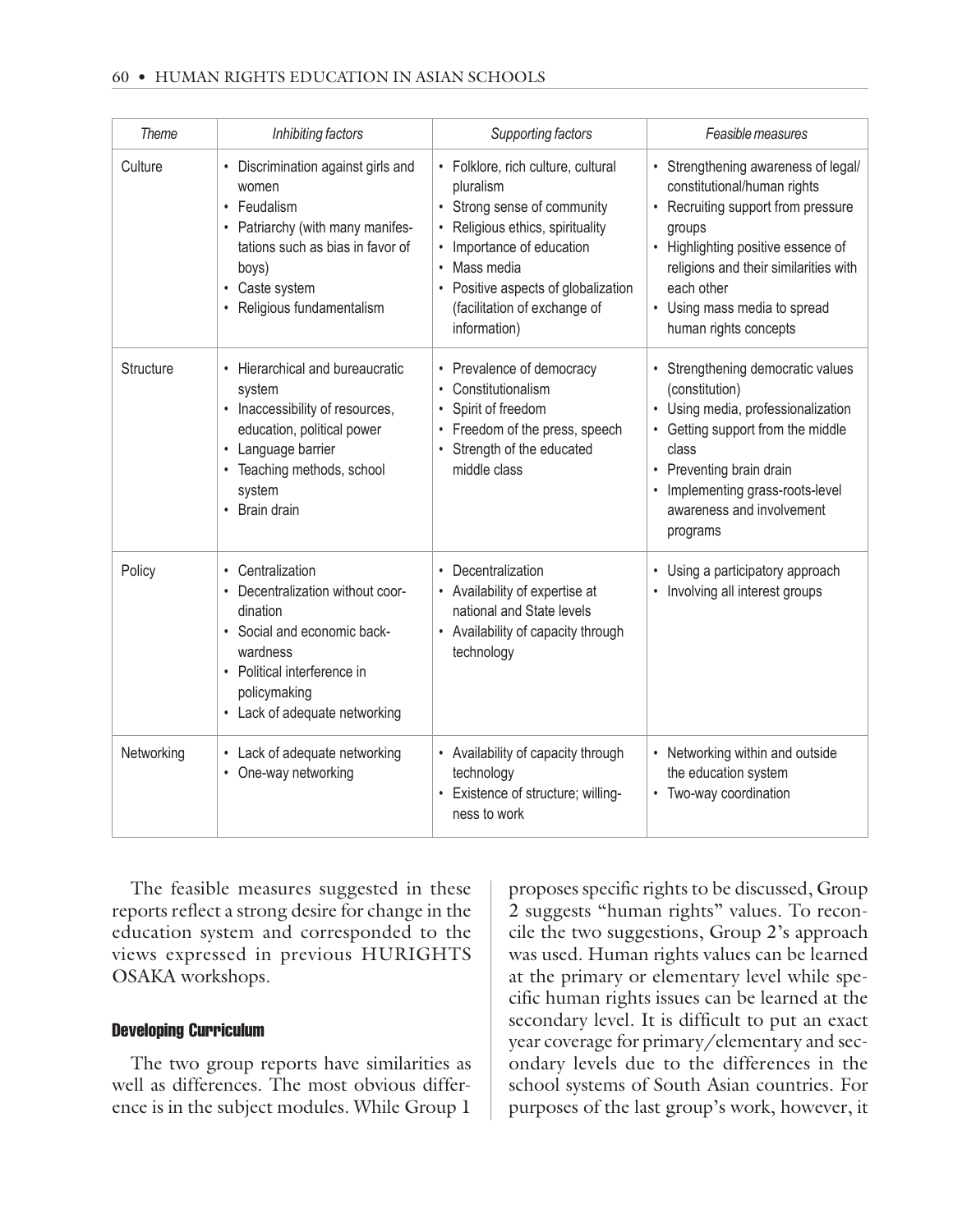| Group             | Group 1                                                                                                                                                                 | Group 2                                                                                                                                                                                                                                                                                                                                                                                                                                                                                                                                                                                                                               |
|-------------------|-------------------------------------------------------------------------------------------------------------------------------------------------------------------------|---------------------------------------------------------------------------------------------------------------------------------------------------------------------------------------------------------------------------------------------------------------------------------------------------------------------------------------------------------------------------------------------------------------------------------------------------------------------------------------------------------------------------------------------------------------------------------------------------------------------------------------|
| Perspectives      | • Understanding human life<br>• Living life fully                                                                                                                       |                                                                                                                                                                                                                                                                                                                                                                                                                                                                                                                                                                                                                                       |
| Approach          |                                                                                                                                                                         | • Integrating on the basis of class/grade/learning level                                                                                                                                                                                                                                                                                                                                                                                                                                                                                                                                                                              |
| Objectives        | • Protecting and promoting human rights culture                                                                                                                         | Developing skill, knowledge, attitude awareness<br>٠                                                                                                                                                                                                                                                                                                                                                                                                                                                                                                                                                                                  |
| Subject modules   | • Child rights, women's rights, minority rights,<br>right to nondiscrimination, etc.                                                                                    | • Human rights values:<br>• Nondiscrimination<br>Human dignity<br>Respect for others without discrimination<br>Tolerance<br>Patience<br>Justice<br>• Sharing<br>• Empathy<br>• Questioning<br>• Dialogue<br>Communication<br>• Freedom of speech and expression<br>• Freedom of religious belief<br>• Respect for life<br>• Respect for other religions<br>Cooperation<br>• Preservation of culture<br>• Spiritualism<br>• Protection of environment<br>Respect for others<br>• Honesty<br>Openness<br>Physical integrity<br>Conservation of natural resources<br>• Rational thinking<br>• Curiosity<br>• Solidarity<br>• Self-esteem |
| Pedagogy          | • Participatory method<br>Classroom exercise<br>• Home exercise, writing project, discussion,<br>chart making, picture posting,<br>news cutting, and card demonstration | Activity based<br>٠<br>Joyful learning<br>$\bullet$                                                                                                                                                                                                                                                                                                                                                                                                                                                                                                                                                                                   |
| Type of materials |                                                                                                                                                                         | Stories<br>$\bullet$<br>• Songs<br>· Street plays, drama<br>• Audio/video program<br>• Materials for teachers, parents, community leaders,<br>school administrators, etc.                                                                                                                                                                                                                                                                                                                                                                                                                                                             |
| Other needs       |                                                                                                                                                                         | Detailed analysis of existing textbooks<br>٠<br>• Sensitization of teachers, school heads, government<br>administrators, all stakeholders                                                                                                                                                                                                                                                                                                                                                                                                                                                                                             |
| Impact assessment | • Assessment of impact on<br>• teachers, students, guardians, family, and<br>school authorities<br>• campus<br>by preparing a checklist of impact indicators            |                                                                                                                                                                                                                                                                                                                                                                                                                                                                                                                                                                                                                                       |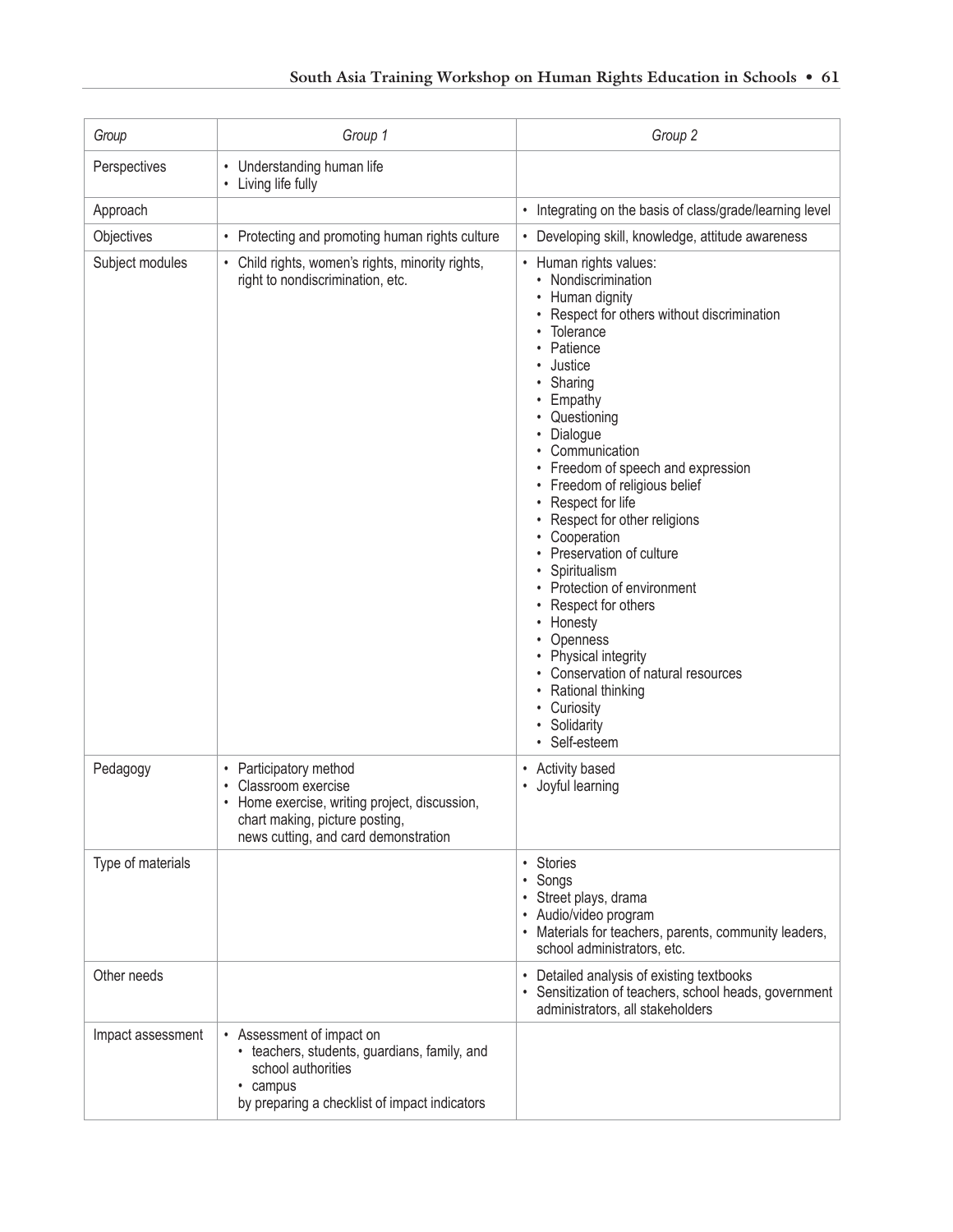was agreed that the elementary level would cover 5- or 6-year-old to 14-year-old students, while the secondary level would cover those 15 to 16 years old.

Before participants were divided into two groups for the exercise on curriculum development, they agreed on the following:

- The objectives of the curriculum on human rights are the following:
	- Promote knowledge and understanding about human rights.
	- Foster positive attitudes.
	- Develop skills for making human rights practice a way of life.
- The curriculum focuses on the following themes:
	- equality;
	- freedom (of choice, speech);
	- dignity;
- solidarity;
- right to life;
- dialogue;
- integrity (physical, cultural, moral);
- honesty; and
- justice.

Time constraints, however, limited the development of sample curriculum to the themes on equality and cooperation. Below are the results of the group work.

## Group 2 – Elementary Level

The members of this group decided to list down the learning competencies corresponding to each of the human rights values listed during the plenary session.

| Objective                                      | Concepts                                       | Contents                                                                                                                                                                                                                                                                 | Activities                                                                                                                                                                                                         |
|------------------------------------------------|------------------------------------------------|--------------------------------------------------------------------------------------------------------------------------------------------------------------------------------------------------------------------------------------------------------------------------|--------------------------------------------------------------------------------------------------------------------------------------------------------------------------------------------------------------------|
| Understand the<br>meaning of human<br>equality | • Equality before the law<br>• Common humanity | Equality before the law<br>$\bullet$<br>• Brief history of the law<br>• Law of the jungle<br>• Law in society<br>• Order in society<br>• Weak vs. strong<br>• Equal relationships<br>• Antidiscrimination law<br>• Commonalities of laws<br>Common humanity<br>$\bullet$ | Case studies<br>$\bullet$<br>• Simulation<br>• Inference<br>• Remedies<br>Projects<br>$\bullet$<br>• Visit to jails, police stations, etc.<br>• Interview of members of police,<br>activists, victims, ex-convicts |
|                                                |                                                | • Common heritage<br>• Evolution<br>• Diversity<br>• Capacity for self-actualiza-<br>tion (scientific evidence,<br>education)<br>Socioeconomic inequality<br>Discrimination based on<br>gender, caste, class, etc.                                                       |                                                                                                                                                                                                                    |

# Group 1—Secondary Level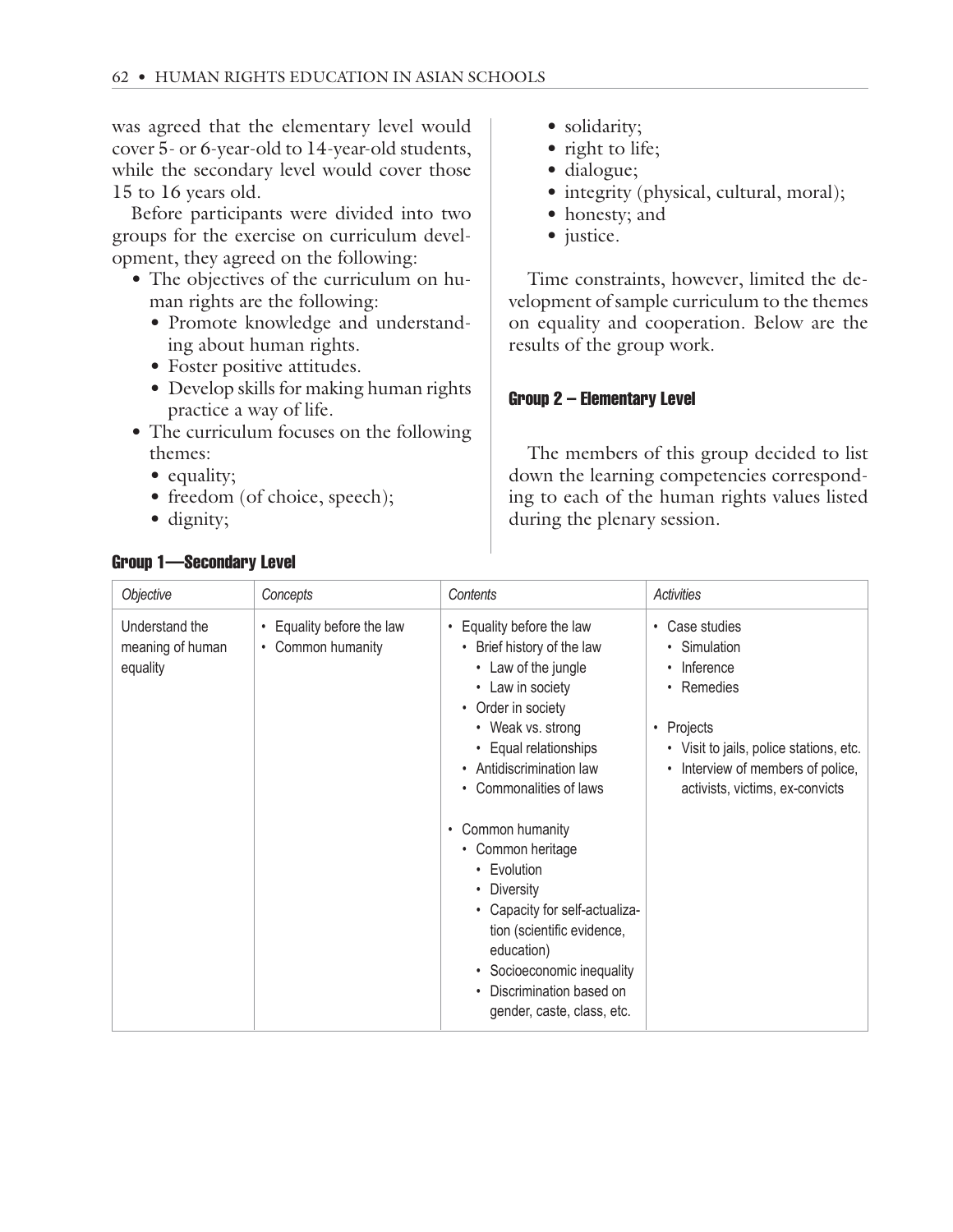| Core values | Competencies                                                                                                                                |
|-------------|---------------------------------------------------------------------------------------------------------------------------------------------|
| 1. Equality | • Cooperation<br>• Mutual sharing<br>• Respecting<br>• Human relations                                                                      |
| 2. Dignity  | • Self-esteem<br>• Self-respect<br>• Empathy<br>• Understanding<br>• Tolerance                                                              |
| 3. Freedom  | • Problem solving<br>• Questioning<br>• Expression (creative)<br>• Self-confidence<br>• Rational thinking<br>• Listening<br>Decision making |

| Core values         | Competencies                                                                                                                              |
|---------------------|-------------------------------------------------------------------------------------------------------------------------------------------|
| 4. Solidarity/unity | • Unity<br>• Participation<br>• Adaptability<br>• Acceptability<br>• Respect for others<br>• Understanding<br>• Dialogue<br>• Flexibility |
| 5. Justice          | • Equity<br>• Nondiscrimination<br>• Rationalization<br>• Kindness                                                                        |
| 6. Truth            | • Courage<br>• Unwillingness to compromise                                                                                                |

The group also suggested adopting the integration approach for the elementary level. Subjects such as language, environmental studies, and mathematics can be infused with human rights values. Activities such as role play, drama, debates, exhibition, use of charts, posters, drawings and sketches, and cartoons are recommended.

 In order to provide a specific sample curriculum, the following was presented:

|  | Core Value-Cooperation |  |  |
|--|------------------------|--|--|
|--|------------------------|--|--|

| Content                                                                                                                                                                                                   | Material                                                                                            | Indicators for assessment                                                                                                                                                                                                                                                                | Method of assessment                        |
|-----------------------------------------------------------------------------------------------------------------------------------------------------------------------------------------------------------|-----------------------------------------------------------------------------------------------------|------------------------------------------------------------------------------------------------------------------------------------------------------------------------------------------------------------------------------------------------------------------------------------------|---------------------------------------------|
| Conducting activities in small groups:<br>choosing the activity collectively;<br>doing the activity collectively;<br>emphasizing the human rights core<br>value through discussion after the<br>activity. | • Students decide on<br>materials with teacher's<br>assistance                                      | Process indicators:<br>$\bullet$<br>• expressing of ideas of<br>individual students;<br>• collective decision;<br>• active participation;<br>• creation of an attractive item<br>with a good finish.<br>Impact indicator:<br>$\bullet$<br>• expressing ideas about<br>collective effort. | Observation<br>Questioning and<br>listening |
| Composing an improvised musical<br>individually and singing a song<br>collectively:<br>deciding on a particular song<br>collectively;<br>deciding on necessary instruments<br>$\bullet$<br>collectively;  | • Students decide on<br>material with teacher's<br>assistance (depending<br>on type of instrument). | Process indicators same as<br>$\bullet$<br>above, with one additional<br>indicator:<br>• attractive, harmonious singing.<br>Impact indicator<br>$\bullet$<br>same as above                                                                                                               | • Same as above<br>(Continued on next page) |